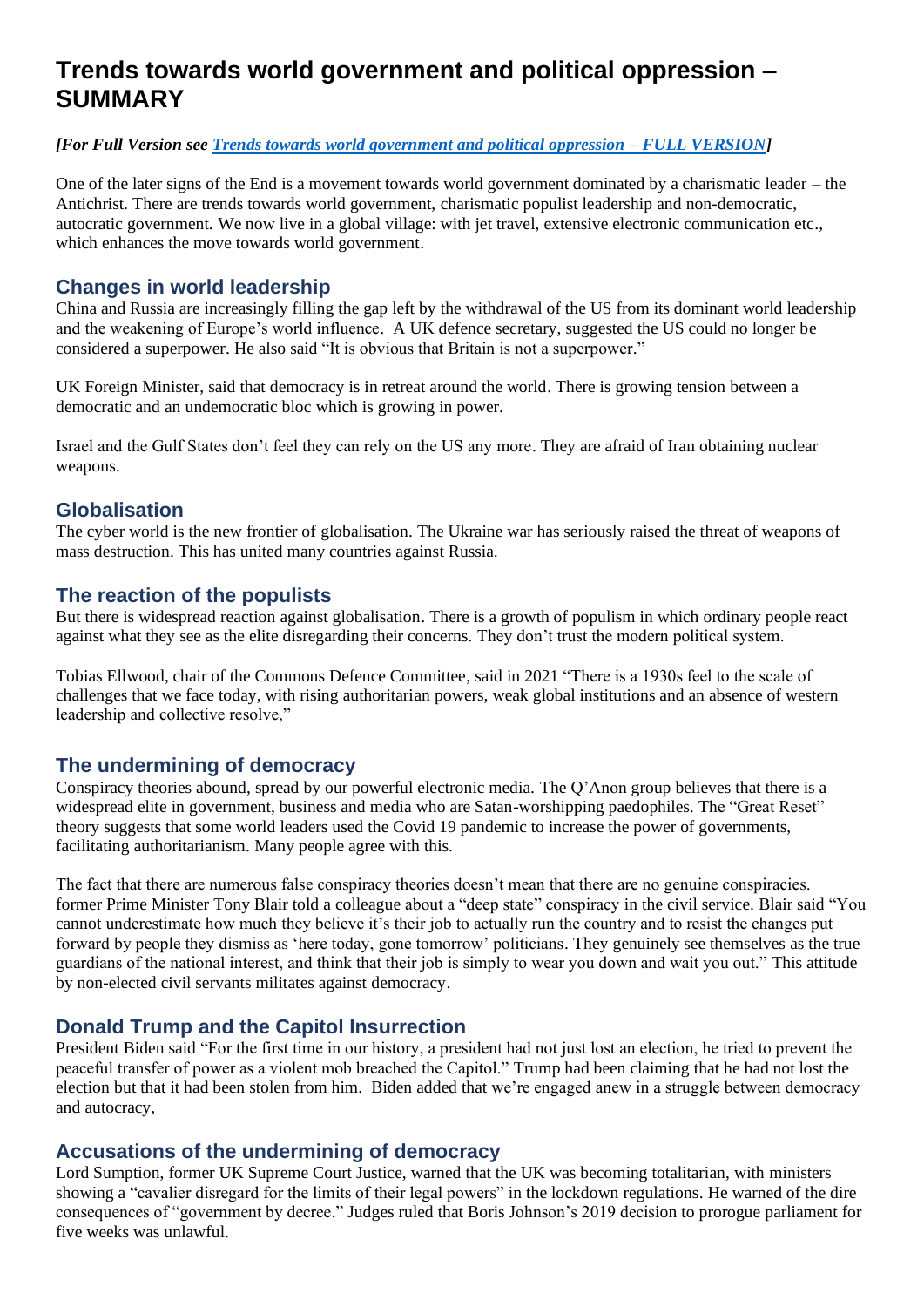## **Surveillance**

There is a huge growth in surveillance. One serious concern is over the Pegasus spyware developed by an Israeli surveillance firm. This enables a mass of invisible spyware to be installed on a phone merely via an unanswered call. Such surveillance gives unprecedented power to autocrats.

## **Conclusion**

Without falling into paranoia or naïve assumptions, it is clear that there are trends towards charismatic populist leadership, non-democratic, autocratic government and ultimately world government.

*Tony Higton*

# <span id="page-1-0"></span>**Trends towards world government and political oppression – FULL VERSION**

When asked about the signs of his coming and the end of the age, Jesus told his disciples to take note of the "beginning of the birth pains [of the Messiah's return]" (Matt 24). These are early, recurring signs – rather like signposts on a motorway, each one closer to the destination. He specified wars and rumours of wars, famine, earthquakes, pestilences, persecution, apostasy, false messiahs, false prophets, worldwide evangelism, "fearful events and great signs from heaven." So, Jesus wants us to note the, often negative, trends and events in society and the world which point towards his return (Matt 24:42-44; Mk 13:32-37).

One of the later signs of the End is a movement towards world government dominated by a charismatic leader – the Beast. I am not saying the Antichrist is already with us but there are trends towards world government, charismatic populist leadership and non-democratic, autocratic government. We now live in a global village: with jet travel, extensive electronic communication etc., which enhances the move towards world government. Jesus says we should keep an eye on such trends, which is the purpose of this paper.

# **Changes in world leadership**

It is becoming clear that China and Russia are increasingly filling the gap left by the withdrawal of the US from its dominant world leadership and the weakening of Europe's world influence. Currently the world is becoming divided between the West, still led by the US, and the East, including the Middle East, led by China, with Russia alongside them. The Chinese Foreign Minister said recently that Russia is China's "most important strategic partner" and that they form "one of the most crucial bilateral relationships in the world." On the other hand, Ben Wallace, UK defence secretary, suggested the US could no longer be considered a superpower. He also said "It is obvious that Britain is not a superpower."

Dominic Raab, when he was UK Foreign Minister, said that democracy is in retreat around the world, and that global democratic institutions are under the greatest threat since the end of the Cold War in 1989-90. He added that between 2020-2029 the combined economic output of autocratic regimes is expected to exceed the combined output of the world's democracies.

After the fall of the USSR it was rather naively assumed that globalisation would be made up by many countries sharing economic and political ideals – human rights, freedom of speech, the rule of law, etc and that there was no danger of the West being attacked. But now we see the move towards growing tension between a democratic and an undemocratic bloc which is growing in power. The war in Ukraine has highlighted the split between the Western alliance (strengthened by the war) and the Russia-China alliance. Countries are deciding which bloc to link with.

Israel and the Gulf States don't feel they can rely on the US any more. They are afraid of Iran obtaining nuclear weapons. Israel has to a large degree failed to condemn Russia's invasion of Ukraine.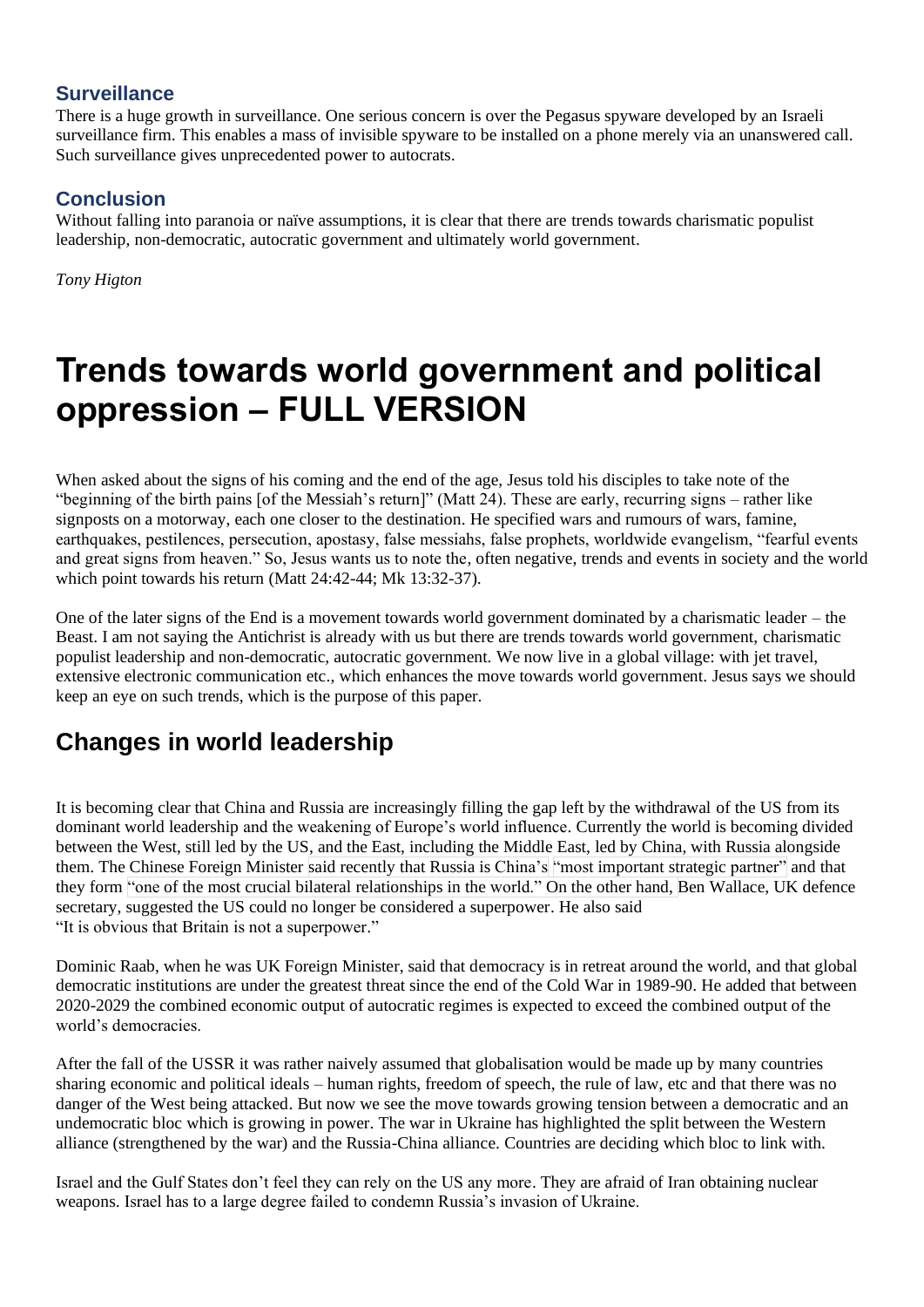Also the US and the EU seemed to be growing apart in terms of security, although the Ukraine war will have brought them more together at least temporarily. Brexit by the UK encouraged this growing apart, as did the fairly unilateral US withdrawal from Afghanistan. The EU is moving towards what Emmanuel Macron called Europe's "strategic autonomy." It is the world's largest trading bloc and the second largest economy.

# **Globalisation**

Globalisation effectively started with the worldwide domination of the British Empire. After World War 2 the USA was dominant worldwide. After the fall of the USSR in 1989, globalisation became even more dominant worldwide. The new World Trade Organization encouraged nations around the world to enter into free-trade agreements, and [most](https://www.wto.org/english/res_e/booksp_e/anrep_e/world_trade_report11_e.pdf)  [of them did](https://www.wto.org/english/res_e/booksp_e/anrep_e/world_trade_report11_e.pdf) so. The growth of the internet enhanced this. In fact, the cyber world is the new frontier of globalisation.

We are, of course, facing serious global problems which are strong arguments for globalisation, e.g. global warming and Covid (and potential new pandemics). But the Ukraine war has seriously raised the threat of weapons of mass destruction. This has united many countries against Russia. For example, 93 countries voted Russia out of the UN Human Rights Council.

Despite the US tendency towards withdrawal from dominant world leadership, it is still very prominent alongside China. The two still dominate the world, China increasingly.

## **The reaction of the populists**

But there is widespread reaction against globalisation. There is a growth of populism in which ordinary people react against what they see as the elite disregarding their concerns. Populist leaders act differently from other politicians. They encourage people to think there is an on-going crisis which they need to attack. They prefer actions like referendums to the complicated approach of modern governments. They don't trust the modern political system and tend to become authoritarian.

Many people react against economic inequality and social instability in favour of protectionism and trade wars. They also oppose mass immigration.

A report from the Cambridge University [Centre for the Future of Democracy](https://www.bennettinstitute.cam.ac.uk/research/centre-future-democracy/) says that there has been some reduction in support for populism (which will doubtless be temporary) during the Covid crisis. But it points out that there has also been a reduction in support for democracy too. There has been a growth in support for "non-political" experts to take decisions. In the US, 25.8% believed democracy is a "bad" way to run a country in late 2021, compared with 10.5% in late 2019. The Cambridge researchers also say "the UK government, a centre-right party that has taken on a populist hue – have offered to restore a sense of security through clamping down on perceived threats, and taking power away from the checks and balances of liberal democracy that they portray as tools of the elite."

Tobias Ellwood, chair of the Commons Defence Committee, said in 2021 "There is a 1930s feel to the scale of challenges that we face today, with rising authoritarian powers, weak global institutions and an absence of western leadership and collective resolve,"

# **The undermining of democracy**

Conspiracy theories abound, spread by our powerful electronic media. One of the best-known is Q'Anon which came to the fore in the storming of the US Capitol building on January 6<sup>th</sup> 2021. In a nutshell, Q'Anon believes that there is a widespread elite in government, business and media who are Satan-worshipping paedophiles. It also believes that Donald Trump, when he was President, was fighting against them. Research indicates that about 50% of Americans had heard of Q'Anon and 20% of them had a positive view of the movement.

Another conspiracy theory is called the "Great Reset" named after the 50th annual meeting of the World Economic Forum in June 2020. This theory suggests that some world leaders used the Covid 19 pandemic to increase the power of governments, facilitating authoritarianism.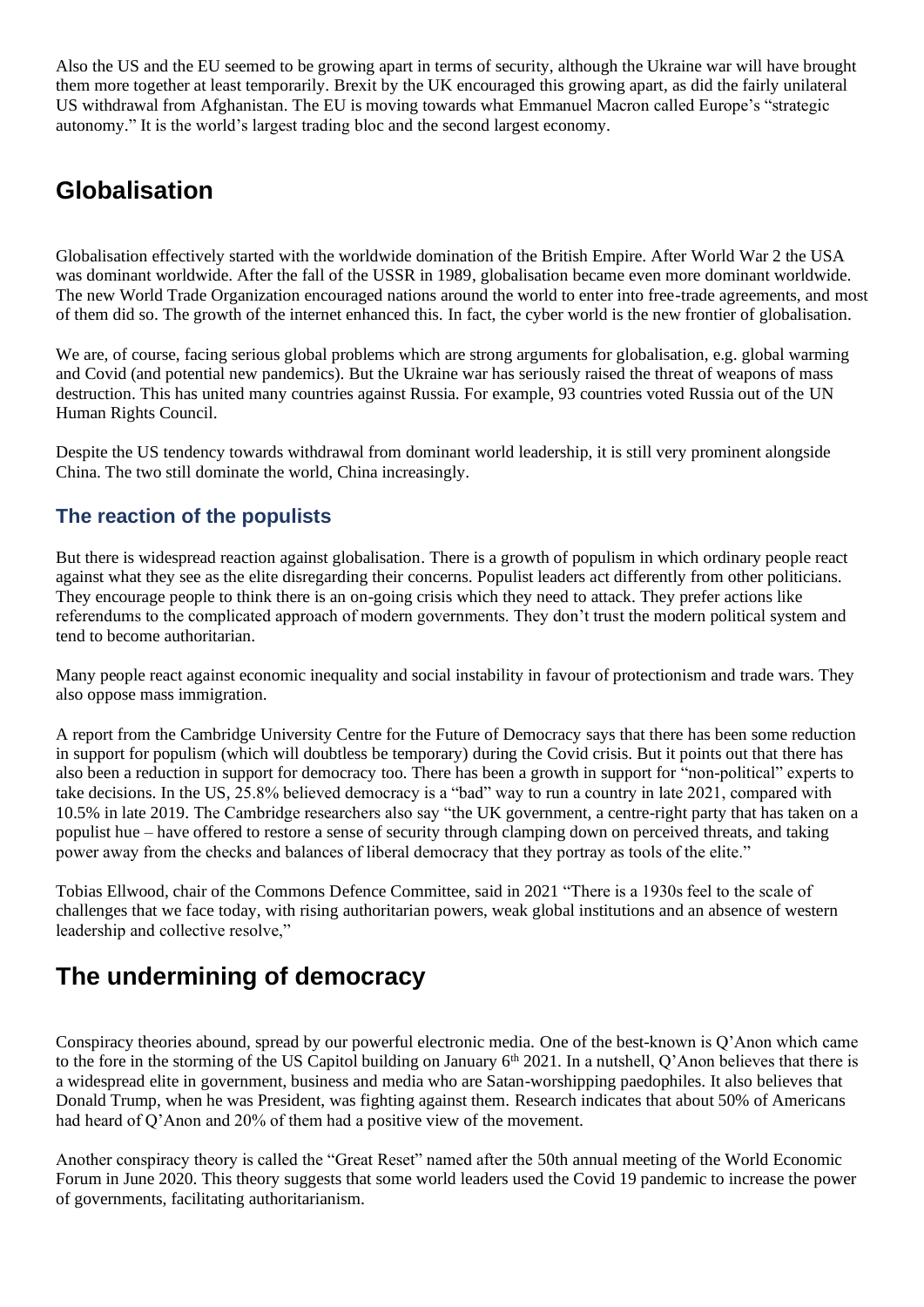António Guterres, Secretary General of the United Nations, wrote in 2021 "Using the pandemic as a pretext, authorities in some countries have deployed heavy-handed security responses and emergency measures to crush dissent, criminalise basic freedoms, silence independent reporting and restrict the activities of nongovernmental organisations. Human rights defenders, journalists, lawyers, political activists – even medical professionals – have been detained, prosecuted and subjected to intimidation and surveillance for criticising government responses to the pandemic. Pandemic-related restrictions have been used to subvert electoral processes and weaken opposition voices."

The fact that there are numerous false conspiracy theories doesn't mean that there are no genuine conspiracies. Steve Hilton, a former Director of Strategy in No 10 Downing Street, said that former Prime Minister Tony Blair told him about a "deep state" conspiracy in the civil service. Blair said "You cannot underestimate how much they believe it's their job to actually run the country and to resist the changes put forward by people they dismiss as 'here today, gone tomorrow' politicians. They genuinely see themselves as the true guardians of the national interest, and think that their job is simply to wear you down and wait you out." This attitude by non-elected civil servants militates against democracy.

## **Donald Trump and the Capitol Insurrection**

On the first anniversary of the January 6<sup>th</sup> 2021 attack on the US Capitol, when 140 police officers were injured, the life of the Speaker of the House and of the Vice President were threatened, President Biden described it in very serious terms. He said the rioters "were looking to subvert the US Constitution." Referring to Donald Trump, he said "For the first time in our history, a president had not just lost an election, he tried to prevent the peaceful transfer of power as a violent mob breached the Capitol."

He added that President Trump was watching the insurrection on TV and "doing nothing for hours as police were assaulted, lives at risk, and the nation's capital under siege." Trump had been claiming that he had not lost the election but that it had been stolen from him. However, Biden pointed out that "93 United States senators, his own Attorney General, his own Vice President, governors and state officials in every battleground state have all said: He lost. Every legal challenge questioning the results in every court in this country that could have been made was made and was rejected — often rejected by Republican-appointed judges, including judges appointed by the former president himself, from state courts to the United States Supreme Court."

President Biden went on to say "Both at home and abroad, we're engaged anew in a struggle between democracy and autocracy, between the aspirations of the many and the greed of the few, between the people's right of selfdetermination and the self-seeking autocrat.

"From China to Russia and beyond, they're betting that democracy's days are numbered. They've actually told me democracy is too slow, too bogged down by division to succeed in today's rapidly changing, complicated world. "And they're betting — they're betting America will become more like them and less like us. They're betting that America is a place for the autocrat, the dictator, the strongman."

Other people have pointed out that there is clear evidence that in 2016 the Kremlin made a major cyberwarfare attack on US media creating discord and confusion in order to undermine Hillary Clinton and to support Trump getting elected.

Robert Reich is a former US Secretary of Labor, and Professor of Public Policy at the University of California. He wrote in March2022 "The world is frighteningly locked in a battle to the death between democracy and authoritarianism. The biggest difference between the old cold war and the new one is that authoritarian neo-fascism is no longer just an external threat to America and Europe. A version of it is also growing inside western Europe and the US." He pointed out that several states are "laying the groundwork for ignoring the popular vote altogether and throwing a future presidential election to Trump or another strongman." He condemned what he describes as their "contempt for democratic institutions and their attempts to justify violence by asserting a threat to a dominant racial or ethnic group."

## **Covid controversy**

There has been a great deal of concern over the undermining of democracy through the strict Covid rules. Numerous governments have been accused of using the pandemic to undermine human rights.

Lord Sumption, former UK Supreme Court Justice, warned that the UK was becoming totalitarian, with ministers showing a "cavalier disregard for the limits of their legal powers" in the lockdown regulations. He warned of the dire consequences of "government by decree" and added: "The sheer scale on which the government has sought to govern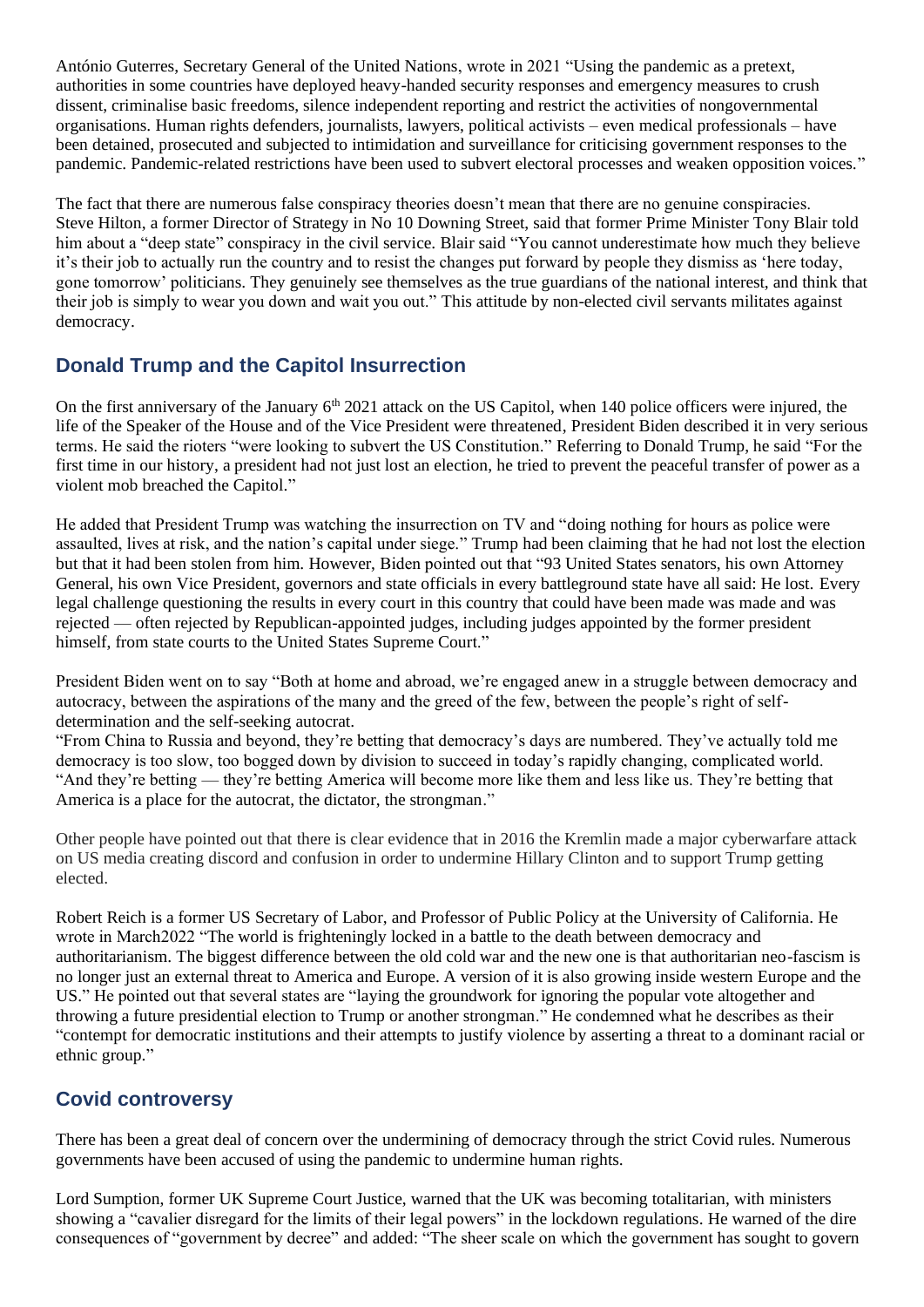by decree, creating new criminal offences, sometimes several times a week on the mere say-so of ministers, is in constitutional terms truly breathtaking."

He went on to warn that "This is how freedom dies. When societies lose their liberty, it is not usually because some despot has crushed it under his boot. It is because people voluntarily surrendered their liberty out of fear of some external threat."

There has been controversy over the idea of mandatory Covid vaccination certificates, together with Covid passports. The UK government has done various U-turns on this issue. Hundreds of church leaders signed a letter saying that the plan to use vaccine passports for entry into venues is "one of the most dangerous policy proposals ever to be made in the history of British politics" with the "potential to bring about the end of liberal democracy as we know it."

## **Other accusations of the undermining of democracy**

The UK police, crime, sentencing and courts bill, currently going through parliamentary procedure has been criticised as criminalising effective protest. Boris Johnson has been criticised as wanting to allow ministers, in effect, to discard any legal rulings they don't agree with. Judges ruled that Johnson's 2019 decision to prorogue parliament for five weeks was unlawful. Also, he and some of his colleagues seemed to think that the legally-binding lockdown rules they had put in place did not apply to them.

Then there is the UK Government's Online Safety Bill, also going through parliamentary procedure, which will require social media companies and search engines to restrict content which is 'legal but harmful' to adults. It will empower Government ministers to decide what this covers. But Christian researchers point out that mainstream Christian beliefs are already being cynically attacked as 'harmful' by activists intent on silencing them. The new bill in process could easily allow Ministers to restrict freedom of speech. It has been said that the bill 'risks the most draconian internet censorship in the Western world.'

# **Surveillance**

Edwards Snowden says that the 9-11 attack led to what has been called "a massive secret world, a sort of hidden statewithin-the-state." He believes this was based upon the false claim that such state power was necessary to protect against further terrorist attacks. He says this claim led to decades of public indifference to the growth of state power, surveillance, etc.

Only 45 days after 9-11, President Bush approved the Patriot Act which expanded the state's power to use surveillance against suspected potential terrorists. It had minimal discussion and opposition in Congress. Some digital rights groups regard the act as a huge threat to privacy. However correct these groups are, there is clearly a danger that such legislation could be misused. This act could lead to surveillance of the digital data of all Americans. But suspects have to be investigated. People are asking how the US could set up such a complex surveillance system so soon after 9-11. Some say the only explanation is that such a system was already in existence before 9-11. There have been some legal actions attempting to limit the dangers.

There has also been serious concern over the Pegasus spyware developed by an Israeli surveillance firm. This enables a mass of invisible spyware to be installed on a phone merely via an unanswered call. It infects iPhones and Android devices and enables operators to extract messages, photos and emails, record calls and secretly activate microphones. 17 media organisations have investigated the spyware and their research suggests widespread and continuing abuse of Pegasus. Israel has opened an enquiry into these claims.

Snowden comments "If we do nothing, we sort of sleepwalk into a total surveillance state where we have … a super state that has unlimited capacity to apply force." Such surveillance gives unprecedented power to autocrats.

## **Conclusion**

Without falling into paranoia or naïve assumptions, it is clear that there are trends towards charismatic populist leadership, non-democratic, autocratic government and ultimately world government. This is a sign of the End Times which the New Testament teaches (whatever the time-scale of its fulfilment). Jesus says we should keep watch regarding such trends.